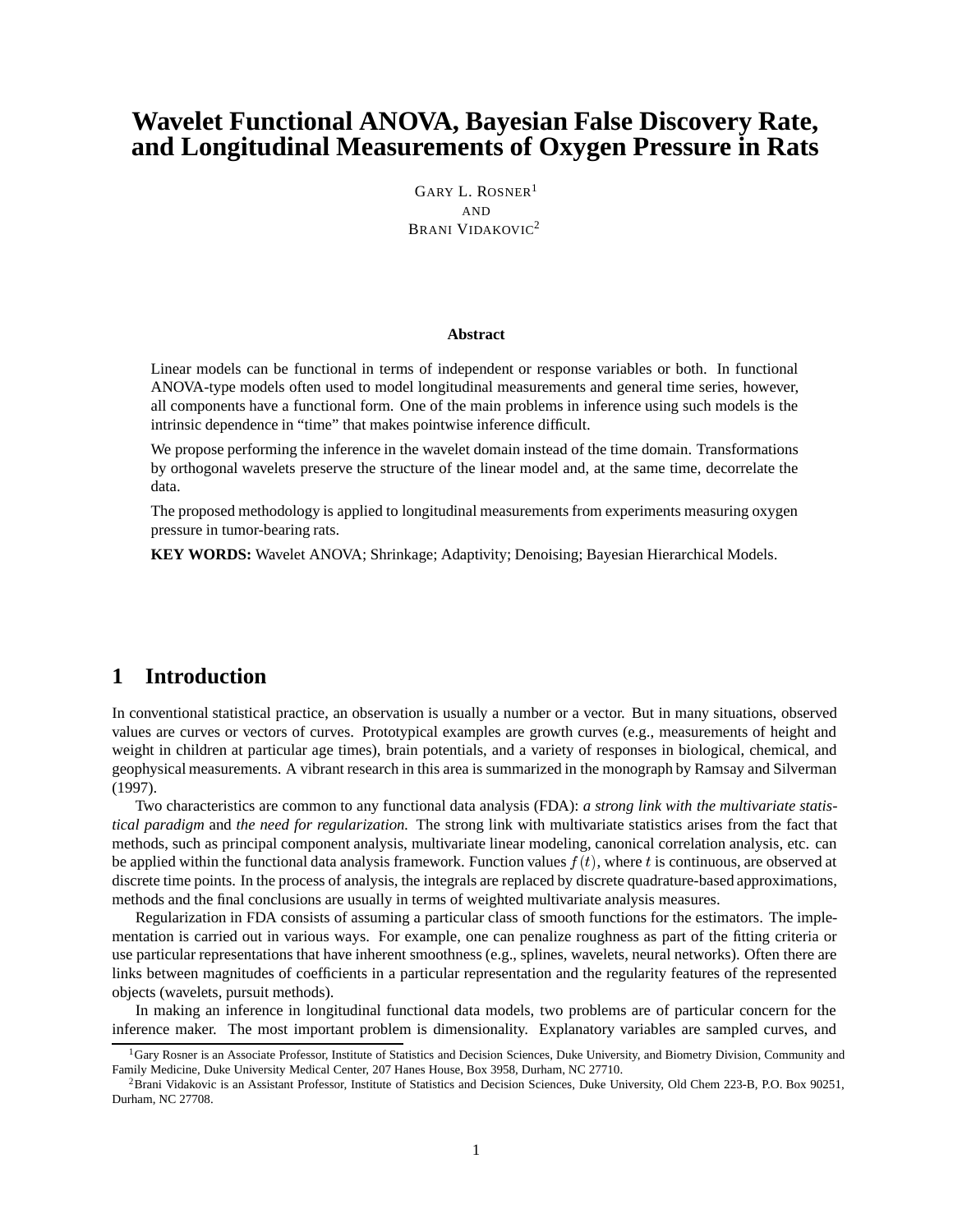depending on the rate of sampling, the number of variables can exceed the number of responses by factors of tens. Sensible dimension reduction here is of major interest. Connected with the problem of dimensionality is the problem of dependence. The responses from design points close in time necessarily are dependent and should be modeled as such. Even if the errors are assumed independent, the other components of the model are highly correlated in time. A standard answer to these two problems is to make inference in the *domain of principal components,* see Ramsay and Silverman (1997).

The emerging wavelet-based methodologies are capable of successfully dealing with both of the problems simultaneously. In the next chapter we describe the statistical model and discuss its wavelet counterpart.

### **2 The Model, Methodology, and Simulational Example**

The functional ANOVA (FANOVA) model has been utilized by many authors. It is a particular case of a general functional linear model. For example, Ramsay *et al.* (1996) use it to model lip motion from the acoustical data.

We give a definition that is in fact "functionalized" version of a standard one way ANOVA formulation, and remark that variety of more complex models can be functionalized and dealt with in a semi-parametric or nonparametric fashion.

Suppose that for any fixed  $t \in T \subset \mathbb{R}$ , the observations y are modeled by a fixed effect ANOVA model,

$$
y_{il}(t) = \mu(t) + \alpha_i(t) + \epsilon_{il}(t), \quad i = 1, \ldots, p, \quad l = 1, \ldots, n_i; \quad \sum_{i=1}^p n_i = n,
$$
\n(1)

where  $\epsilon_{il}(t)$  are independent  $\mathcal{N}(0, \sigma^2)$  errors. On the other hand, when i and l are fixed we assume that functions  $\mu(t)$ and  $\alpha_i(t)$  are in  $\mathbb{L}_2(T)$ , and that  $\epsilon_{il}(t)$  is an integrated Wiener measure. To ensure identifiability of treatment functions  $\alpha_i$ , it is standardly imposed:

$$
\int \left| \sum_{i} n_i \alpha_i(t) \right| dt = 0. \tag{2}
$$

In the rest of the paper we will assume that measurements y are taken at equidistant times  $t_m$ ,

$$
t_m = m2^{-N}, \ 1 \le m \le 2^N,
$$

and that  $N$  is chosen as a power of 2.

The standard least square estimators for  $\mu(t)$  and  $\alpha_i(t)$ 

$$
\hat{\mu}(t) = \bar{y}_{..}(t) = \frac{1}{n} \sum_{i,l} y_{il}(t), \n\hat{\alpha_i}(t) = \bar{y}_{i.}(t) - \bar{y}_{..}(t).
$$

where  $\bar{y}_{i}(t) = \frac{1}{n_i} \sum_{l} y_{il}(t)$ , are obtained by minimizing the discrete version of LMSSE (for example, Ramsay and Silverman, 1997, p. 141),

$$
LMSSE = \sum_{t} \sum_{i,l} [y_{il}(t) - (\mu(t) + \alpha_i(t))]^2,
$$
\n(3)

subject to the discrete version of constraint (2),  $(\forall t)$   $\sum_i n_i \alpha_i(t) = 0$ .

The fundamental ANOVA identity becomes a functional identity,

$$
SST(t) = SSTr(t) + SSE(t),
$$
\n(4)

with  $\mathrm{SST}(t) = \sum_{i,l} [y_{il}(t) - \bar{y}_{..}(t)]^2$ ,  $\mathrm{SSTr}(t) = \sum_i n_i [y_{i.}(t) - \bar{y}_{..}(t)]^2$ , and  $\mathrm{SSE}(t) = \sum_{i,l} [y_{il}(t) - \bar{y}_{i.}(t)]^2$ . For each  $t$ , the function

$$
F(t) = \frac{\text{SSTr}(t)/(p-1)}{\text{SSE}(t)/(n-p)}\tag{5}
$$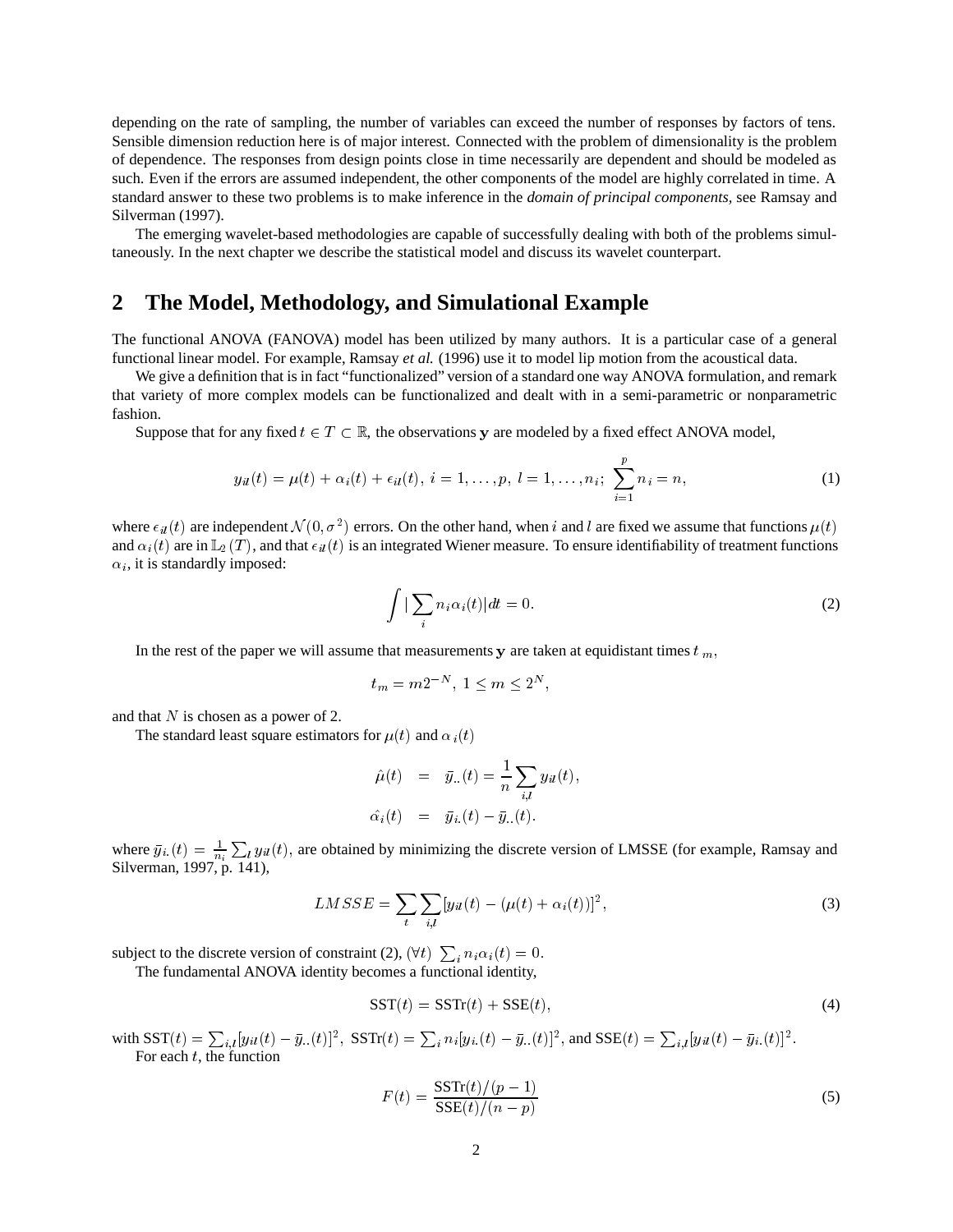

Figure 1: Two standard test-signals of Donoho-Johnstone (bumps and doppler). The plot of one-step correlations are presented in the original and in wavelet domains.

is distributed as non-central  $F_{p-1,n-p}$   $\left(\frac{\sum_{i} n_i \alpha_i^2(t)}{\sigma^2}\right)$ .

As hinted in the introduction, an automatic pointwise application of the standard ANOVA method in the above method is hindered by dependence and dimensionality problems. Wavelet transformations are known to be whitening transformation, see Example 1 for an intuitive account. Their decorrelation properties are now well explored and quantified, see, for example, Wornell (1996) and references therein. We propose to transform the discretized FANOVA model to the wavelet domain and proceed with inference there. In addition to preserving the structure of the original linear model, observations in the wavelet domain will be almost uncorrelated and suitably "prepared" for dimension reduction by the wavelet thresholding/shrinkage.

**Example 1.** To illustrate the decorrelation property of the wavelet transformations, we explore two standard test functions bumps and *doppler* in the time and wavelet domains. The sample size was 2048.

On the upper left corners of Panels (a) and (b) in Figure 1 bumps and *doppler* are given. These test signals are our "data", y. On the upper right corners, the values of  $y(t + 1)$  are plotted against  $y(t)$ . The coefficients of linear correlations in the time domain are 0.9803 and 0.9858, respectively.

After processing these signals with an orthonormal wavelet transformation (Daubechies' least asymmetric wavelet with 4 vanishing moments) the corresponding plots (lower plots in panels (a) and (b), Fig 1) exhibit reduced correlation. The correlation measurements are -0.0301 and 0.1478, respectively.

Let d be a wavelet transformation of  $y$ ,  $d = Wy$ . Due to linearity and orthogonality of W,

$$
d_{il}(j,k) = \theta_i(j,k) + \epsilon'_{il}(j,k)
$$
  
=  $\theta(j,k) + \tau_i(j,k) + \epsilon'_{il}(j,k)$ , (6)

is the wavelet transform of model (1). The discrete times  $t_m$  in the wavelet domain are replaced by a standard multiresolution double indexing  $(j, k)$ , in which j corresponds to a scale level and k corresponds to a location shift.

Of course,  $\sum_i \tau_i(j,k) = 0$  for any  $(j,k)$ . Moreover, the ANOVA estimators in the time domain, and inverse transformations of the estimators in the wavelet domain coincide. The following result is true: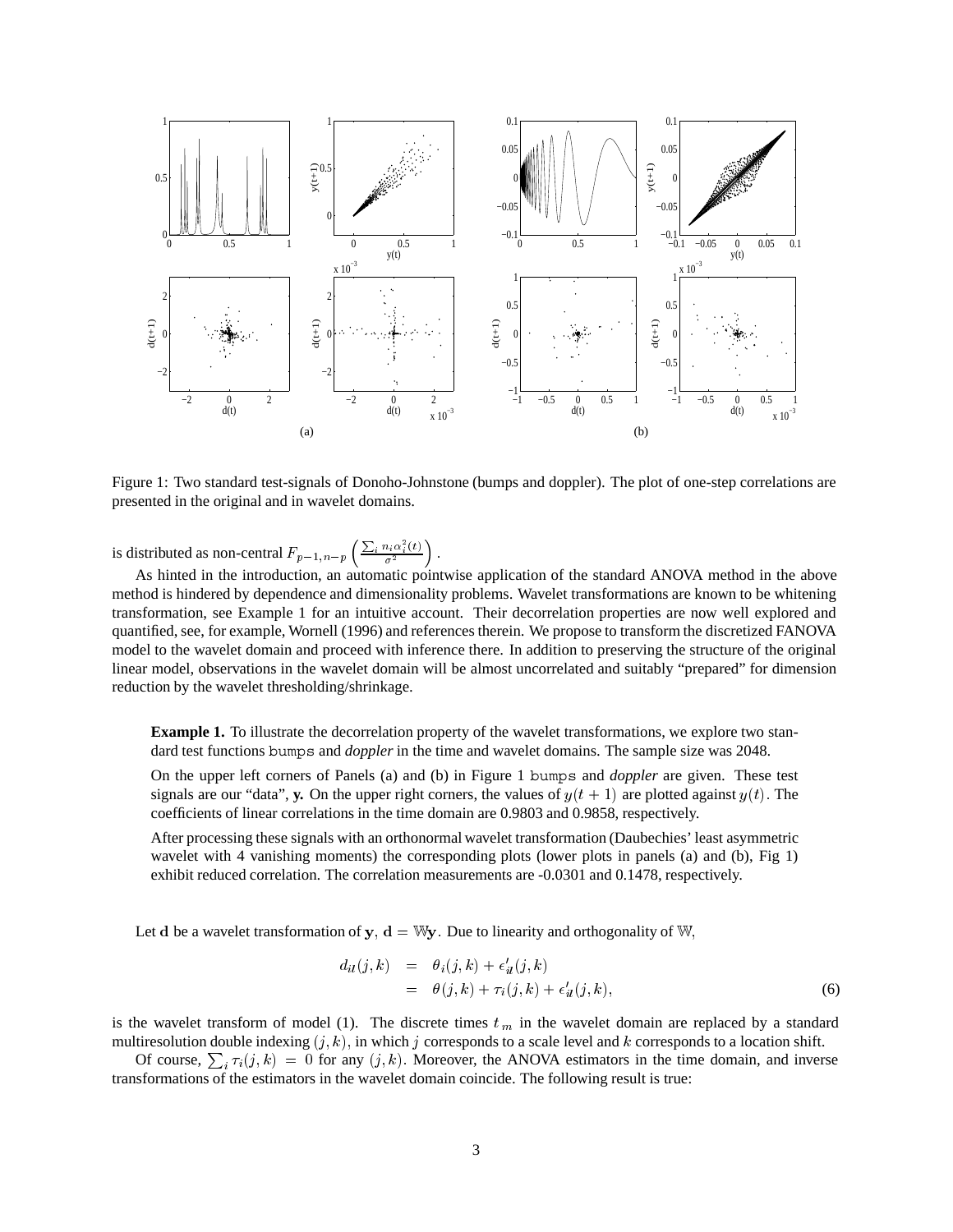**Result:** Let  $\hat{\mu}$  and  $\hat{\alpha_i}$  be least-square estimators of  $\mu$  and  $\alpha_i$ . If  $\theta$  and  $\hat{\tau_i}$  are least-square estimators of  $\theta$  and  $\tau_i$ , and

$$
\begin{array}{rcl} \tilde{\mu} & = & \mathbb{W}^{-1}\,\hat{\theta}, \\ \tilde{\alpha}_i & = & \mathbb{W}^{-1}\,\hat{\tau}_i, \ i=1,\ldots,p, \end{array}
$$

then  $\hat{\mu} \equiv \tilde{\mu}$  and  $\hat{\alpha}_i \equiv \tilde{\alpha}_i$ . This is a consequence of *energy preservation* property of orthogonal wavelet transformations,

$$
\sum_{t} \text{MSE}(t) = \sum_{j,k} \text{WMSE}(j,k). \tag{7}
$$

where MSE and *WMSE* are the mean squares errors in the time and the wavelet pointwise ANOVAs, respectively.

As discussed next, the benefits of carrying out an analysis in the wavelet domain, rather than in the time domain, comes from decorrelation and regularization considerations.

#### **2.1 Inference in the Wavelet Domain**

Ramsay and Silverman (1997) discuss several approaches for incorporating regularization in functional linear models. Standard methods involve criteria that penalize roughness. Also choosing relatively few basis functions in some basis representation of a model can lead to regular estimators. This second method, sometimes intertwined with particular roughness penalty methods, is especially convenient when models are wavelet-represented. This comes from the fact that wavelets are unconditional bases for a variety of smoothness spaces, and appropriate regularizations can easily be controlled by the selection and shrinkage of wavelet coefficients.

Therefore, before separating functions, we threshold their coefficients. Such thresholding can assume independence models, due to the decorrelating property of wavelet transformations. We will apply the thresholding method proposed in Vidakovic (1998) in which the thresholding is performed by a Bayesian testing of hypotheses. Given the multiple testing problem, we propose a Bayesian version of the *false discovery rate* method of Abramovich and Benjamini (1995). We start with a description of thresholding resulting from Bayesian inference in the wavelet domain.

In the Bayesian framework there can not be any "fixed effects" in the literal sense, since all the parameters are regarded as having a probability distribution. The terms "fixed effects" and "random effects" came from sampling theory-based inference and should not concern a Bayesian. The differences between "fixed" and "random" effects come at the stage of choosing prior distributions for the parameters. According to a conventional practice, *appropriate* priors in the case of "fixed effects" are noninformative, as discussed in Box and Tiao (1973).

Due to the fact that wavelet transformation is orthogonal and linear, the distributional structure in the wavelet domain corresponds to that in the time domain. For example, if  $\mathbf{d} = \{d_{1,1}, d_{1,2}, \dots d_{1,n_1}, d_{2,1}, \dots d_{p,n_n}\}$  is the vector of wavelet coefficients at position  $(j, k)$ , then the inference on  $\tau_1$ , for example, will be made with reference to the models using the "wavelet coefficients"  $d_{1j_1} - d_{...}, j_1 = 1, ..., n_1$ .

We threshold (i.e., replace with 0) wavelet coefficients (or linear combinations of wavelet coefficients), if a statistical hypothesis that states that their modeled location is 0, is "accepted."

Testing a precise hypothesis in Bayesian fashion requires a prior that has a point mass component. Otherwise, testing is trivial since any continuous prior density will give a precise hypothesis zero prior (and hence the posterior) probability. For a discussion on testing precise hypotheses in a Bayesian fashion see Berger (1985).

Assume that a typical wavelet coefficient in the model (6) can be modeled as normally distributed

$$
[d_{il}|\theta_i, \sigma^2] \sim \mathcal{N}(\theta_i, \sigma^2),\tag{8}
$$

where  $\theta_i = \theta + \tau_i$ . To simplify the notation, the time-scale indexing  $(j, k)$  is dropped.

Also in the description of thresholding, we generically denote the observed coefficient or the linear combination of coefficients by d and the corresponding location of by  $\theta$ .

The marginal likelihood after the variance  $\sigma^2$  is integrated out is

$$
d|\theta \sim f(d|\theta),
$$

After observing d, we test the hypothesis  $H_0: \theta = 0$ , versus  $H_1: \theta \neq 0$ . If the hypothesis  $H_0$  is rejected, d is retained in the model; otherwise, it is replaced by 0. The prior distributions for the locations of wavelet coefficients are well explored. The standard choice is a mixture that contains a point mass at 0, or a concentrated continuous distribution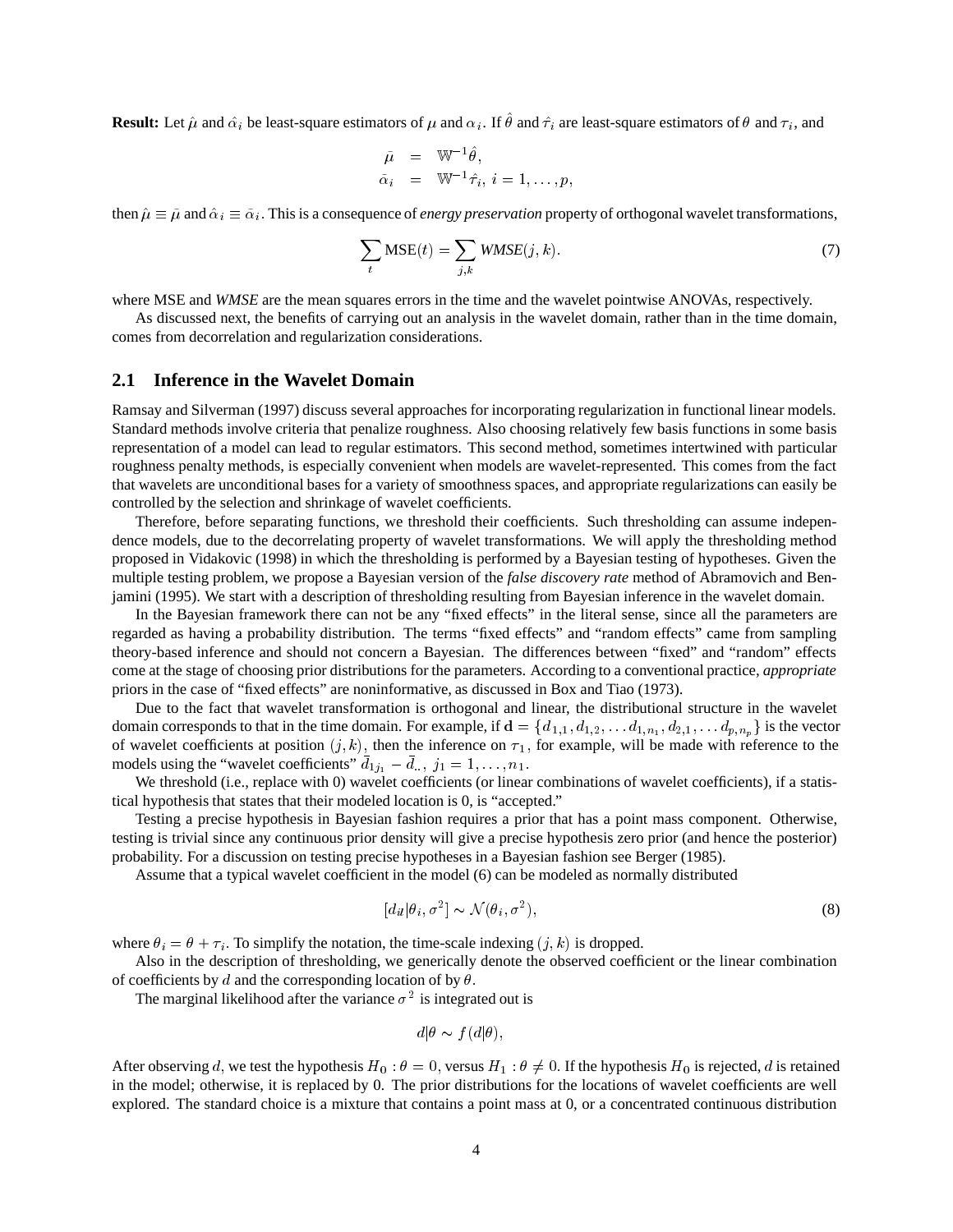that approximates a point mass at 0. This appropriate prior in the context of wavelet shrinkage was first suggested by Peter Müller (1994, personal communication). See also Chipman et al. (1987), Clyde et al. (1998), and Müller and Vidakovic (1999).

Let

$$
\theta \sim \pi(\theta) = \pi_0 \delta_0 + \pi_1 \xi(\theta), \tag{9}
$$

where  $\xi(\theta)$  is a prior that describes the spread of  $\theta$  when  $H_0$  is false,  $\delta_0$  is a point mass at 0, and  $\pi_0$  and  $\pi_1$  are prior probabilities of hypotheses  $H_0$  and  $H_1$ , respectively,  $(\pi_0 + \pi_1 = 1)$ .

The method proposed in Vidakovic (1998) utilizes the posterior probabilities of hypotheses  $H_0$  to threshold  $a$ *posteriori* insignificant coefficients.

The posterior probability of the null hypothesis is  $P(H_0|d) = (1 + \frac{\pi_1}{\pi_0} \frac{1}{B})^{-1}$ , where  $B = \frac{f(d|0)}{\int_{\theta \neq 0} f(d|\theta) \xi(\theta) d\theta}$  is the Bayes factor in favor of  $H_0$ .

 $If<sup>3</sup>$ 

 $d\ket{\theta} \sim \mathcal{DE}(\theta, \frac{1}{\sqrt{2\pi}})$  and 

$$
\pi(\theta) = \pi_0 \delta_0 + \pi_1 \xi(\theta),
$$

then the posterior probability of  $H_0$  is

$$
p = \frac{\pi_0 e^{-c|d|}}{\pi_0 e^{-c|d|} + \pi_1(\Pi_1(c) + \Pi_2(c))},
$$
\n(10)

where  $\Pi_1(c) = \int_0^\infty \xi(\theta - d) e^{-c\theta} d\theta$  and  $\Pi_2(c) = \int_0^\infty \xi(\theta + d) e^{-c\theta} d\theta$  are one-sided Laplace transformations of  $\xi(\theta - d)$  and  $\xi(\theta + d)$ , and  $c = \sqrt{2\mu}$ .

As one may expect, the threshold is sensitive with respect to the choice of  $\mu$  which is connected with precision  $1/\sigma^2$ . In the applications, we worked with a normal prior  $\xi(\theta)$  with large variance ( $\tau^2 = 100$ ).

The parameters in  $\pi_0$  and  $\pi_1$  express the prior probabilities of hypotheses  $H_0$  and  $H_1$ . Since parsimony of the thresholded model is expected, the reasonable choice for  $\pi_0 = 1 - \pi_1$  should be close to 1. A reasonable default values are 0.90 or 0.95. Additional adaptivity of the model can be obtained by varying  $\pi_0$  level-wise, as done in Clyde et al. (1998).

Since the identity (7) holds the wavelet based functional Anova would make sense in two different cases:

(i) estimate ANOVA coefficients in the wavelet domain in a *non-least-square* fashion. Bayesian versions of pointwise ANOVA's are good since the estimators of the model coefficients are shrinkers. Such shrunk versions of the coefficients are then returned to the time domain by the inverse wavelet transformation, thus yielding regularized estimators of the model components (mean and treatment functions).

(ii) Perform shrinkage of the wavelet coefficients for all functional replications, and then apply ANOVA pointwise.

#### **2.2 Model Selection by Bayesian False Discovery Rate**

As we discussed in the previous section, thresholding of wavelet coefficients can be viewed as a multiple testing problem. For each wavelet coefficient  $d_i = \theta_i + \sigma \epsilon_i$ , the hypothesis  $H_0 : \theta_i = 0$  is tested against the alternative  $H_1: \theta_i \neq 0$ . If the hypothesis  $H_0$  is rejected, the coefficient  $d_i$  is retained in the model. Otherwise, it is discarded.

For example, the universal threshold can be viewed as a critical value of a test with the level

$$
\alpha = P(|d_i| > \sqrt{2 \log n} \sigma |H_0|) \approx (n \sqrt{\pi \log n})^{-1}.
$$

The power of this test against the alternative  $H_1 : \theta_i = \theta \ (\neq 0)$  is  $O\left(\frac{1}{n\sqrt{\log n}}\right)$ .

Universal thresholding is equivalent to a Bonferroni-type procedure. In testing  $n$  statistical hypotheses simultaneously, the Bonferroni procedure guarantees that the overall level of the omnibus test is  $\alpha$  by setting the levels for the individual hypotheses as  $\frac{\alpha}{n}$ . For large *n*, the individual levels  $\frac{\alpha}{n}$  become unduly small, which results in loss of "strictness" and dissipation of power.

<sup>&</sup>lt;sup>3</sup>Double exponential marginal likelihood  $f(d|\theta) = \frac{1}{2}\sqrt{2\mu}e^{-\sqrt{2\mu}|d-\theta|}$  is obtained from (8) when the prior on  $\sigma^2$  is exponential  $\pi(\sigma^2|\mu)$  =  $\mu e^{-\mu \sigma^2}$ .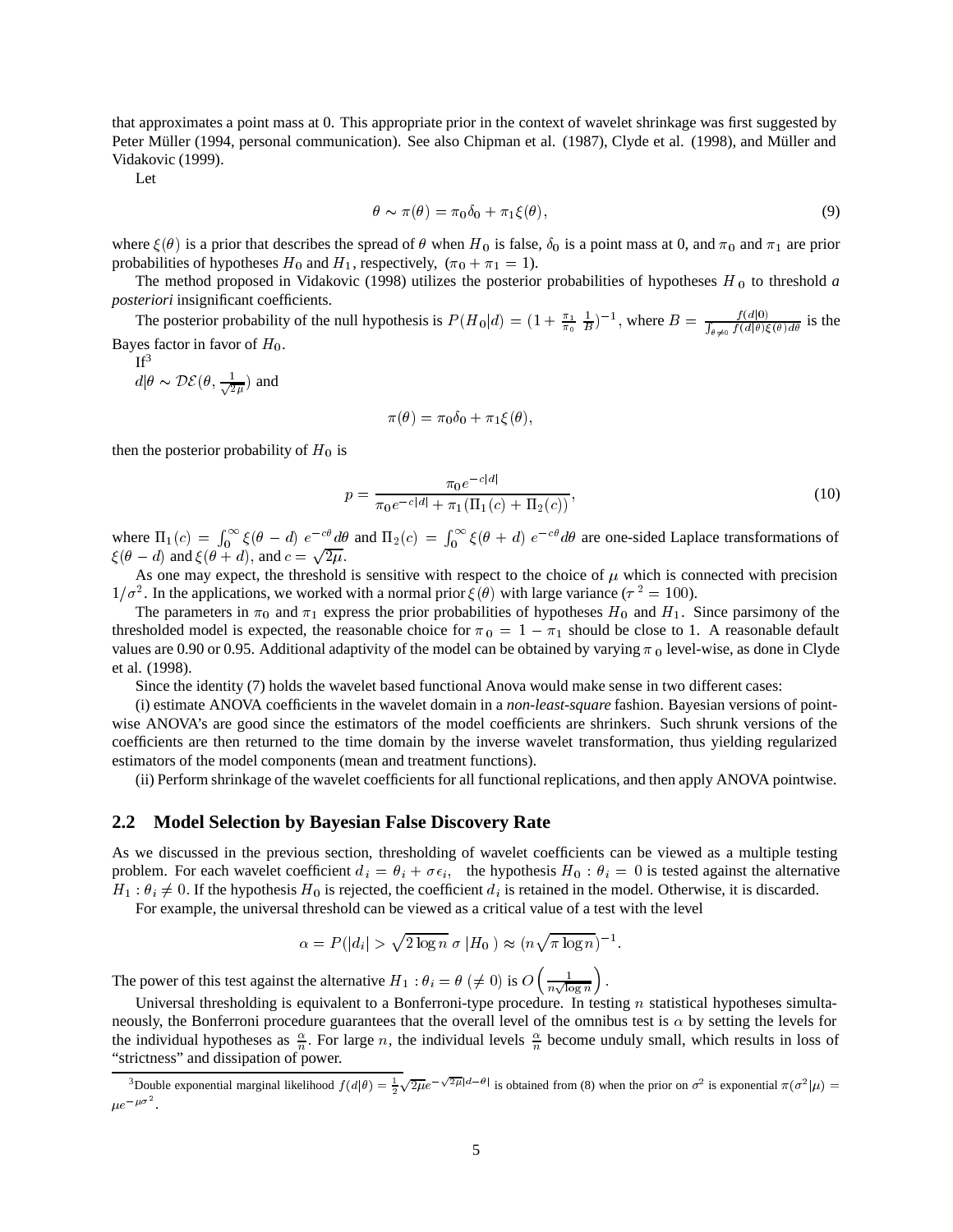A way to control such dissipation of power is proposed by Abramovich and Benjamini (1995, 1996). Their proposal is based on the *false discovery rate* (FDR) method of Benjamini and Hochberg (1995).

Here is a brief description. Let  $R$  be the number of wavelet coefficients retained in the model. If  $S$  of them are correctly kept, then  $V = R - S$  are erroneously kept. The random variable  $Q = V/R$  expresses the error in such a procedure. The false discovery rate of coefficients is the expectation of  $Q$ ; that is, the expected proportion of coefficients erroneously kept. Following Benjamini and Hochberg (1995), Abramovich and Benjamini (1995) propose maximizing the number of coefficients kept, subject to condition  $\mathbb{E}Q \leq \alpha$ , for  $\alpha$  small.

We propose a Bayesian version of FDR procedure. Suppose that in testing  $n$  hypotheses, we obtain a sequence  $p_1, p_2, \ldots, p_n$  of their posterior probabilities. Let  $p_{(1)}, p_{(2)}, \ldots, p_{(n)}$  be increasingly ordered posterior probabilities, and  $q_{(i)} = 1 - p_{(i)}$ .

When deciding about retaining the wavelet coefficients in the model by rejecting corresponding null hypotheses  $H_0: \theta = 0$ , we control the number of hypotheses that are erroneously rejected, V. If the R hypotheses with smallest posterior probabilities are rejected, we require the expectation (with respect to the posterior measure) of  $Q = V/R$ not to exceed  $\alpha$ . Note that

$$
\mathbb{E}Q = \frac{1}{R} \sum_{i=0}^{R} iP(\text{Among } R \text{ rejected hypotheses, the number of erroneously rejected is } i)
$$
\n
$$
= \frac{1}{R} \sum_{i=0}^{R} iP_R(i), \tag{11}
$$

where the probabilities  $P_R(i)$  can be calculated efficiently as the coefficients with powers  $z^i$  in generating polynomial

$$
\varphi_R(z) = \prod_{i=0}^R (q_{(i)} + p_{(i)}z) = \sum_{i=0}^R P_R(i)z^i.
$$
 (12)

Thus, the Bayesian FDR procedure can be summarized as follows:

• **STEP 1.** Find the posterior probabilities  $p_{jk}$  of all hypotheses  $H_0$ :  $\theta_{jk} = 0$  and order them according to their size.

- **STEP 2.** Fix  $\alpha$  small and set  $R = 1$ .
- **STEP 3.** Increase R by 1. Find  $\varphi_R(z)$  using  $p_{(1)}, \ldots, p_{(R)}$ , and calculate  $\mathbb{E}Q$ .
- **STEP 4.** If  $\mathbb{E}Q \ge \alpha$  then the maximum posterior probability of rejection is  $p_{R-1}$ . **STOP.**

#### **2.3 A simulation example.**

To illustrate the proposed methodology we provide a simulational example with known components of the model. The components were Heaviside function  $\mu(t) = 5*h(t-0.25), t \in [0,1]$  as the main effect function and 5 treatment effect functions,  $\alpha_i(t),\;i=1,\ldots,5.$  The functions  $\alpha_1(t),-\alpha_4(t)$  are test functions blocks, bumps, doppler, and heavisine, respectively, (see Donoho and Johnstone, 1994), while  $\alpha_5(t)=-\frac{1}{n_5}(n_1\alpha_1(t)+\cdots+n_4\alpha_4(t))$  because of the constraint (2).

The number of observations was  $n = 66$  and the treatment sample sizes were  $n_1 = 14$ ,  $n_2 = 11$ ,  $n_3 = 6$ ,  $n_4 = 15$ , and  $n_5 = 20$ .

Each observation from the treatment i is a sequence of  $N = 512$  values of  $\mu_i(t) + \epsilon(t) = \mu(t) + \alpha_i(t) + \epsilon(t)$ taken at equally spaced points  $t \in [0, 1]$ . The wavelet selected is Symmlet with 5 vanishing moments. All functional components of the model are rescaled so that the signal-to-noise ratio [SNR] of  $\mu + \alpha_i$  (signal) to  $\epsilon$  (noise) is 5 and the size of noise is 1.

To get estimators of  $\mu(t)$  and  $\alpha_i(t)$ , we applied the Bayesian FDR procedure with level  $\alpha = 0.1$ , and posterior probabilities given by (10) with  $\mu = (\sigma^2)^{-1}$  where  $\sigma^2$  is a robust estimator of the variance (exibited using the level of finest detail in the corresponding wavelet decomposition).

In Table 2.3, the first column of numbers are squared errors of the time-domain Anova estimators while in the second column are the errors of the wavelet processed estimators. For example  $\sum_{t}[\hat{\mu}(t)-\mu(t)]^2 = 7.6983, \sum_{t}[\tilde{\mu}(t) \mu(t)$ <sup>2</sup> = 0.5327. The errors are exact since we know the true value of function.

Otherwise, if  $\mathbb{E}Q < \alpha$ , return to **STEP 3.**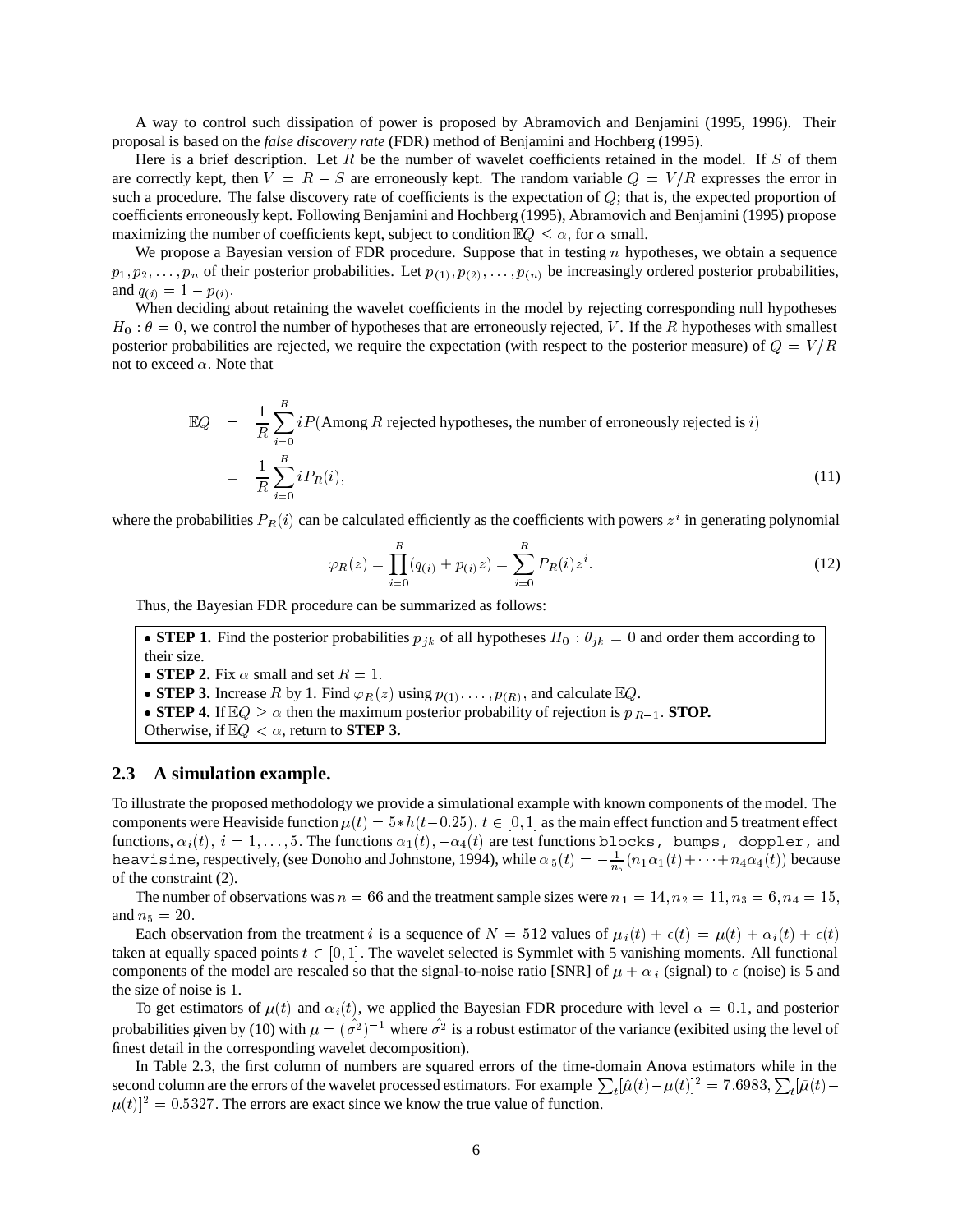

Figure 2: The mean function,  $\mu(t)$ , five treatment-effect functions  $\alpha_1(t) - \alpha_5(t)$  (four are standard Donoho-Johnstone test functions and the fifth is a "compensator" function necessary to satisfy the condition (2).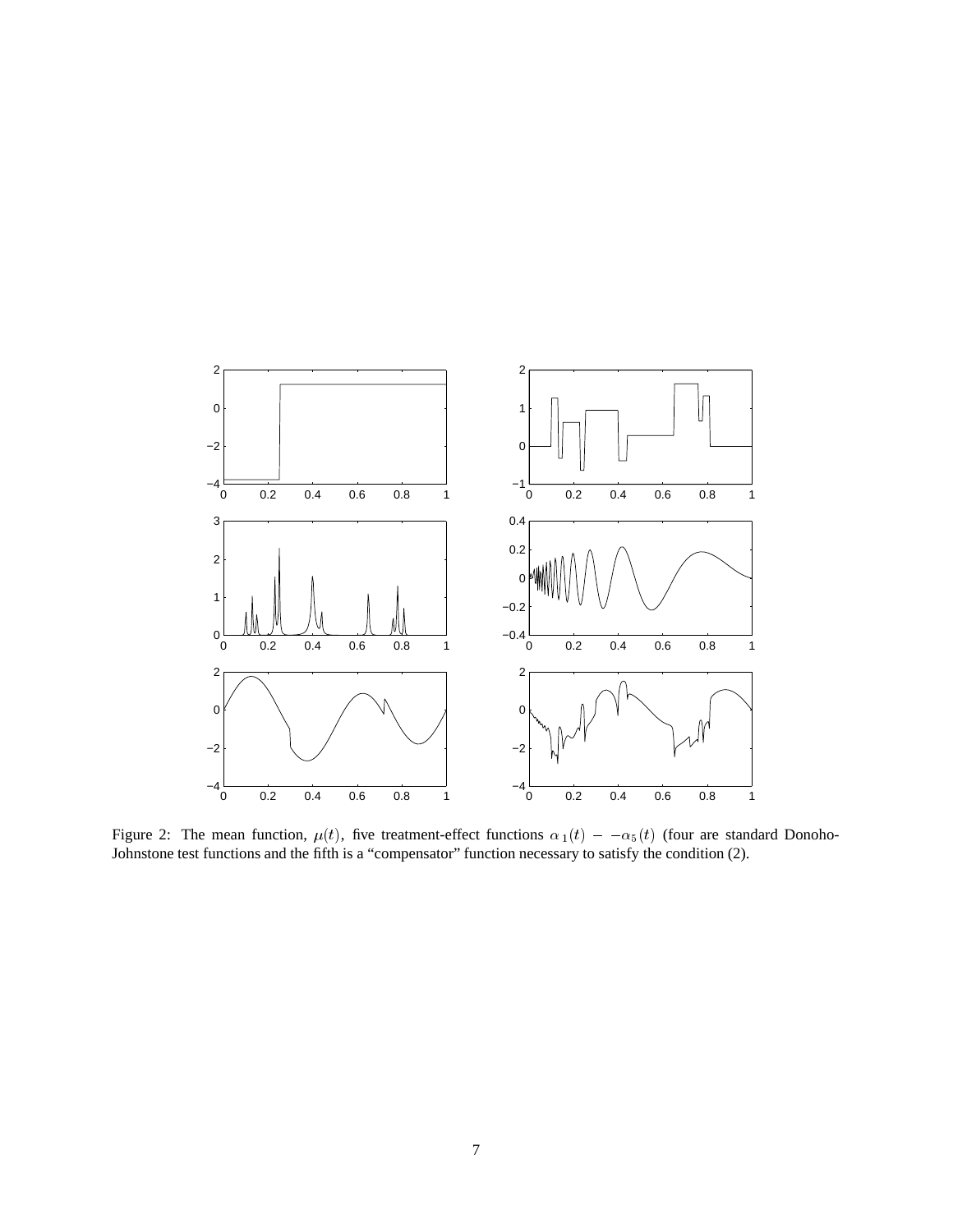

Figure 3: Typical "observations." Each observation is a sum of mean function  $\mu(t)$ , one of treatment-effects  $\alpha_i(t)$ , and the noise  $\epsilon(t)$ .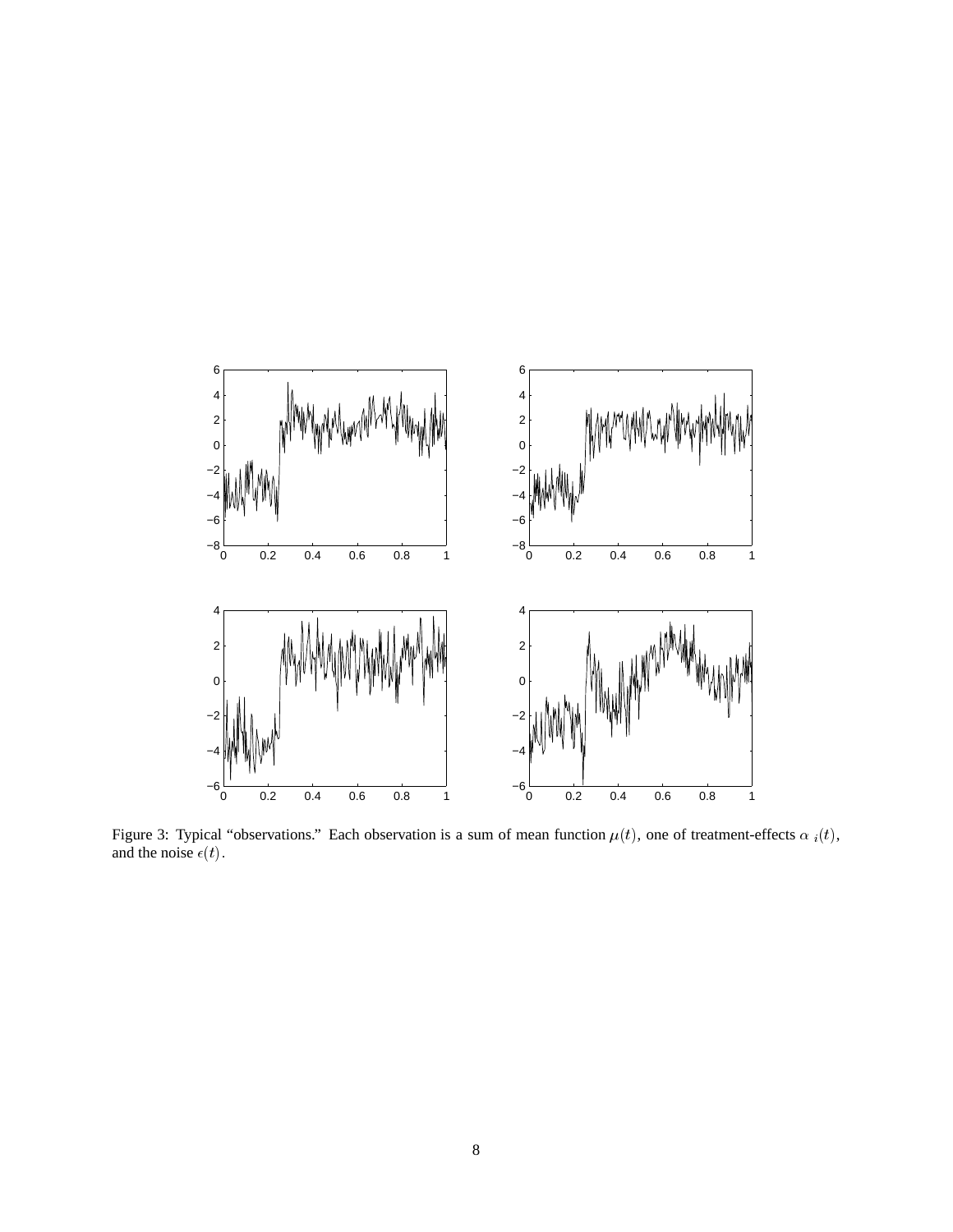

Figure 4: Reconstructions by an Anova procedure in time domain (Column 1), wavelet domain with shrinkage (Column 2), and the errors (Column 3). The errors are translated for +1.5 units for the time domain and -1.5 units for the wavelet domain.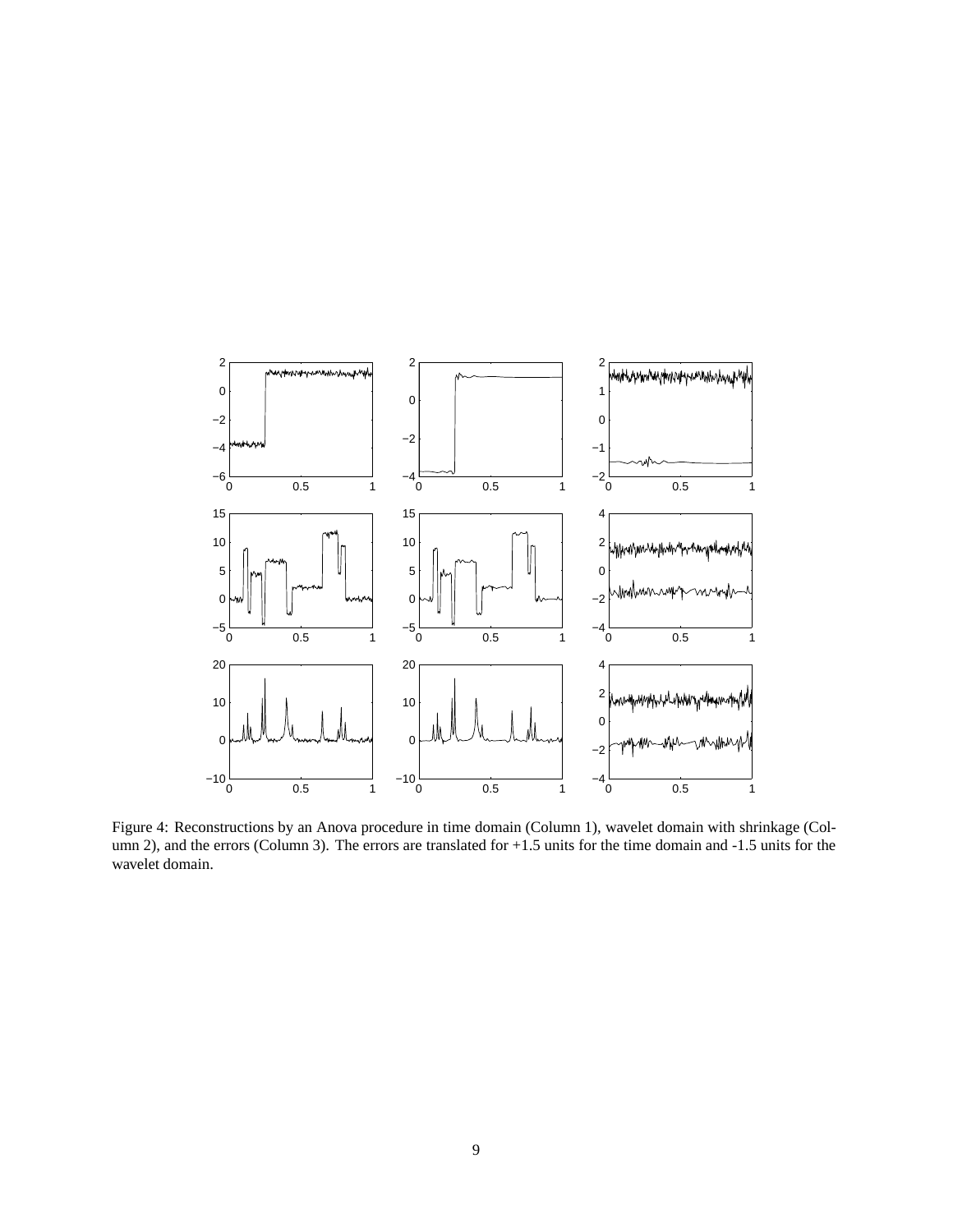| function              | time domain LS estimate | wavelet domail LS estimate |
|-----------------------|-------------------------|----------------------------|
|                       |                         | after shrinkage            |
| $\mu$                 | 7.6983                  | 0.5327                     |
| $\alpha_1$            | 29.6217                 | 20.8990                    |
| $\alpha$ <sub>2</sub> | 40.7046                 | 25.2157                    |
| $\alpha_3$            | 76.0097                 | 12.3358                    |
| $\alpha_4$            | 28.2213                 | 5.1684                     |
| $\alpha_5$            | 17.9339                 | 15.5773                    |
| total                 | 200.1895                | 79.7289                    |



Figure 5: Continuation of Figure 4.

### **2.4 Some Practical Guidelines**

# **3 An Application to an Experiment in Tumor Physiology**

Experiments carried out *in vitro* with tumor cell lines have demonstrated that tumor cells respond to radiation and anti-cancer drugs differently, depending on the environment. In particular, available oxygen is important. Efforts to increase the level of oxygen within tumor cells have included laboratory rats with implanted tumors breathing pure oxygen. Unfortunately, animals breathing pure oxygen may experience large drops in blood pressure, enough to make this intervention too risky for clinical use (Dewhirst, Lanzen, and Braun, 1998).

Mark Dewhirst, Professor at Department of Radiation Oncology at Duke University, sought to evaluate carbogen (95% pure oxygen and 5% carbon dioxide) as a breathing mixture that might improve tumor oxygenation without causing a drop in blood pressure. The protocol called for making measurements on each animal over 20 minutes of breathing room air, followed by 40 minutes of carbogen breathing. The experimenters took serial measurements of oxygen partial pressure  $(PO_2)$ , tumor blood flow (LDF), mean arterial pressure (MAP), and heart rate. Microelectrodes, inserted into the tumors (one per animal) measured  $PO<sub>2</sub>$  at a particular location within the tumor throughout the study period. Two laser Doppler probes, inserted into each tumor, provided measurements of blood flow. An arterial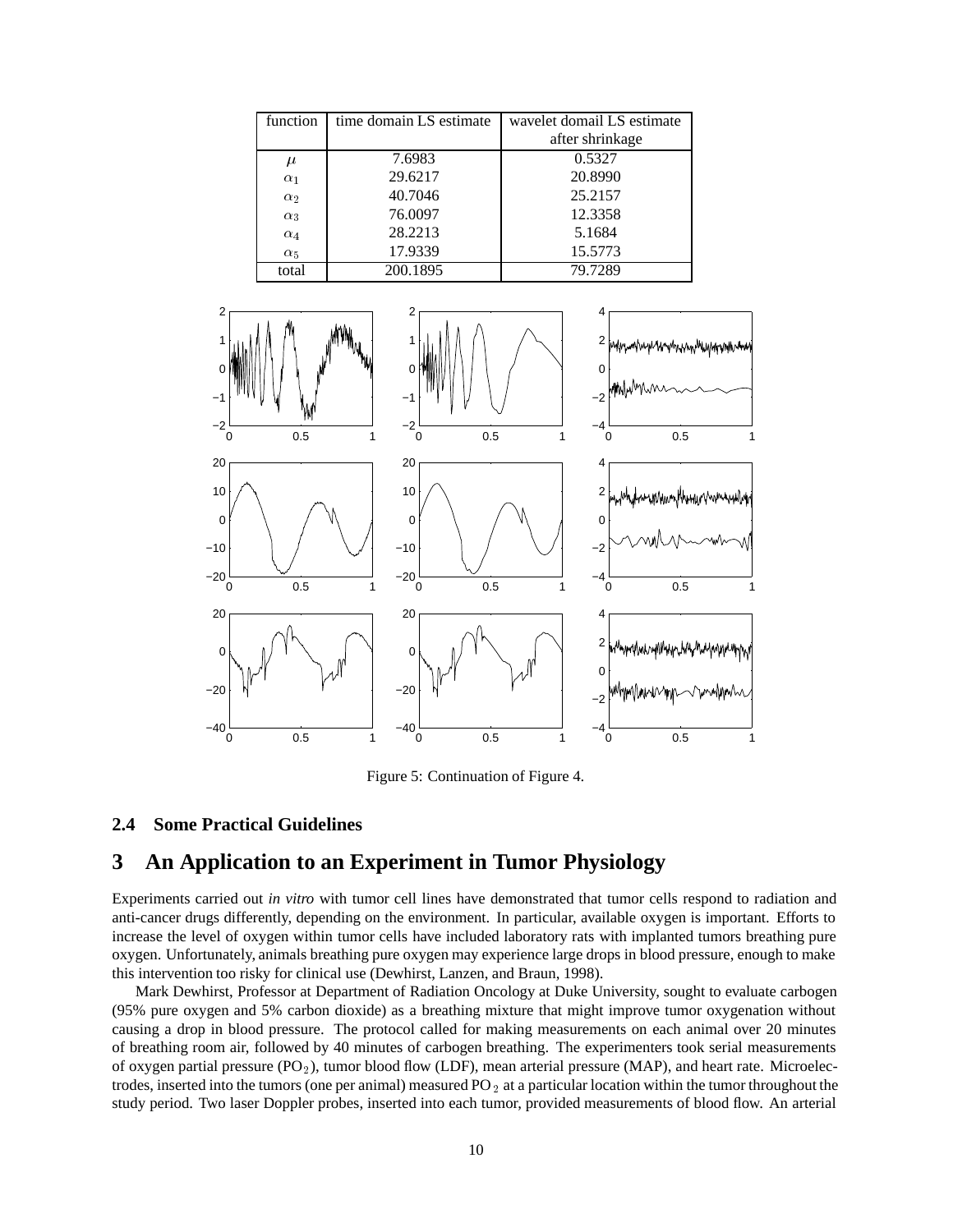

Figure 6:  $PO<sub>2</sub>$  measurements. Notice that despite a variety of functional responses and a lack of a simple parametric model, at the time  $t^* = 20'$  the pattern generally changes.

line into the right femoral artery allowed measurement of MAP. Each animal wore a face mask for administration of breathing gases (room air or carbogen). (See Lanzen, Braun, Ong, and Dewhirst, 1998, for more information about these experiments.)

Nine rats had tumors transplanted within the quadriceps muscle (which we will denote by TM). For comparison, the studies also included eight rats with tumors transplanted subcutaneously (TS) and six rats without tumors (N), in whom measurements were made in the quadriceps muscle.

Figure 6 show some the data (PO<sub>2</sub>) The plots show several features, including an obvious rise in PO<sub>2</sub> at the 20minute mark among some of the animals. No physiologic model exists that would characterize the shapes of these profiles mathematically. The primary study question concerned evaluating the effect of carbogen breathing on PO <sub>2</sub>. The analysis is made complicated by the knowledge that there may be acute change in  $PO_2$  after carbogen breathing starts. The primary question of interest is whether the tumor tissue behaves differently than normal muscle tissue and/or whether tumor implanted subcutaneously responds to carbogen breathing differently than tumor tissue implanted in muscle tissue in the presence of acute jumps in  $PO<sub>2</sub>$ .

The analyses concern inference on change in some physiologic measurements after an intervention. The problem for the data analysis is how best to define "change" to allow for the inferenc edesirei by the invertigators.

From a statistical modeling point of view, the main issues concern building a flexible model for the multivariate time series  $y_{ij}$  of responses and to provide for formal inference on the occurrence of change at time  $t^*$ . "equality" of the PO<sub>2</sub> profiles. From the figures it is clear that the main challenge arises from the highly irregular behavior of responses. Neither physiologically considerations nor any exploratory data analysis motivate any parsimonious parametric form.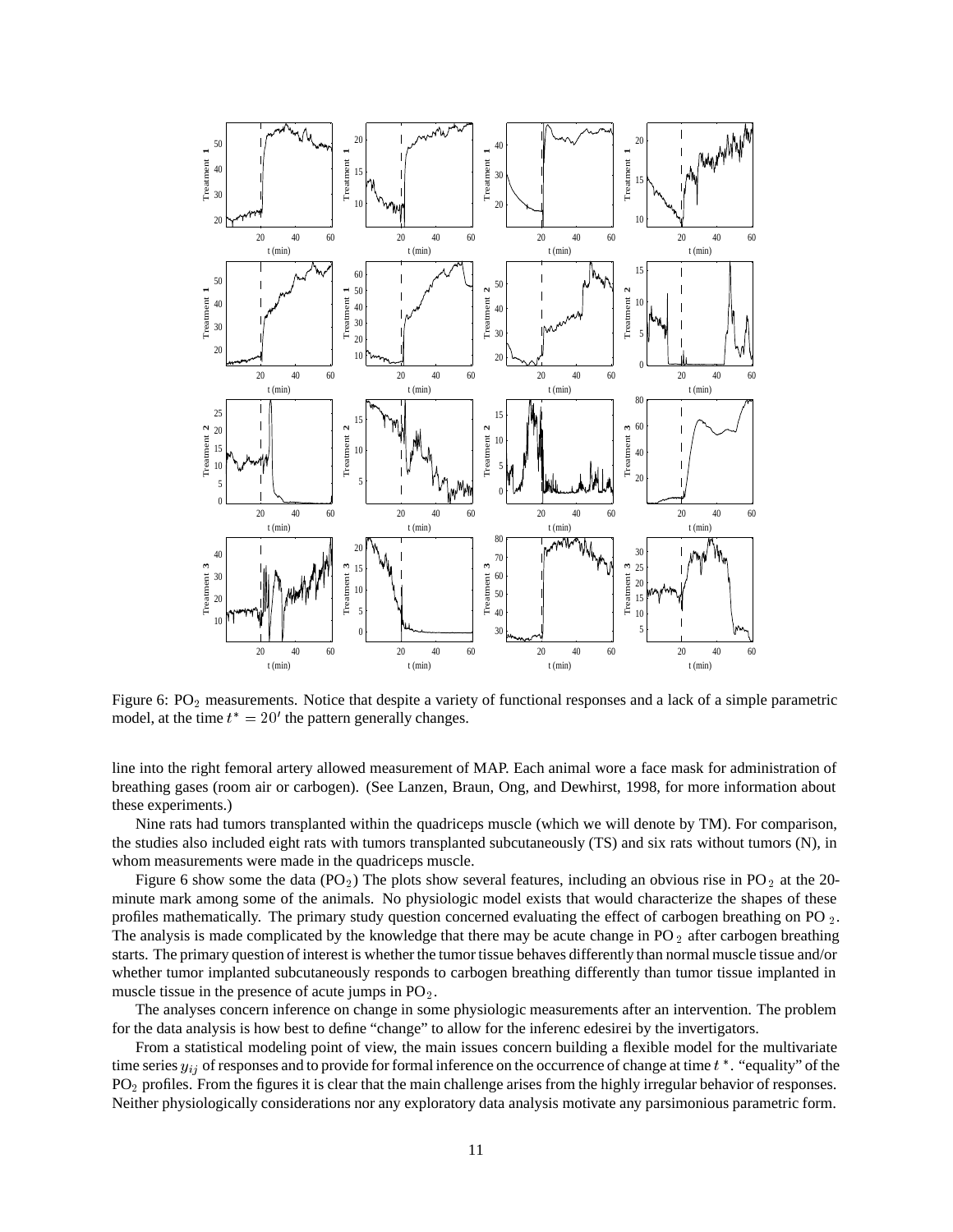

Figure 7: Functional Anova results in the time domain. More to be added...

Different individuals seem to exhibit widely varying response patterns. Still, it is clear from inspection of the data that for some response series a definite change is taking place at time  $t^*$ .

Figure 7 shows the results of functional ANOVA in the time domain. One can imagine from the figure that adding  $\mu(t)$  and  $\alpha_2(t)$  will lead to a relatively horizontal expected profile for group *i*, each fitted curve canceling the other to some extent. The wavelet-smoothed expected profiles are shown in Figure 8. The expected profiles for each group are shown in Figure 9, along with the "grand mean" function in the upper left. As expected,  $\mu_2(t)$  looks a lot like noise about a horizontal line, whereas the other two groups show a clear jump in PO  $_2$  just after the start of carbogen breathing at 20 minutes into the experiment.

Here are some conclusions...  $\bullet$  Possible to test:  $H_0: \mu_i(t) = Const.$ 

• Parseval+Haar 
$$
\left[\int \mu(t)^2 dt = c_{00}^2 + \sum_{j \ge 0, k} d_{jk}^2\right]
$$
  
if  $\mu(t) = c_{00} \phi_{00}(t) + \sum_{j \ge 0, k} d_{jk} \psi_{jk}(t)$ .

# **4 Discussion**

In this article we addressed some benefits of making an inference about functional ANOVA model by considering wavelet domain. Various generalizations are possible: (i) extend inference to various linear functional statistical models, and (ii) consider a variety of shrinkage techniques,

It is also possible to used different wavelet bases for data belonging to different treatments, or select the basis adaptively, from the wavelet packet library.

 Brani: We clearly need some statistics relating to the overall ANOVA inference about the equality of the  $\mu_i, i =$  $\mathbf{v}$  and  $\mathbf{v}$  and  $\mathbf{v}$  and  $\mathbf{v}$  and  $\mathbf{v}$  and  $\mathbf{v}$  and  $\mathbf{v}$  and  $\mathbf{v}$  and  $\mathbf{v}$  and  $\mathbf{v}$  and  $\mathbf{v}$  and  $\mathbf{v}$  and  $\mathbf{v}$  and  $\mathbf{v}$  and  $\mathbf{v}$  and  $\mathbf{v}$  and  $\mathbf{v}$  and  $1, \ldots, p.$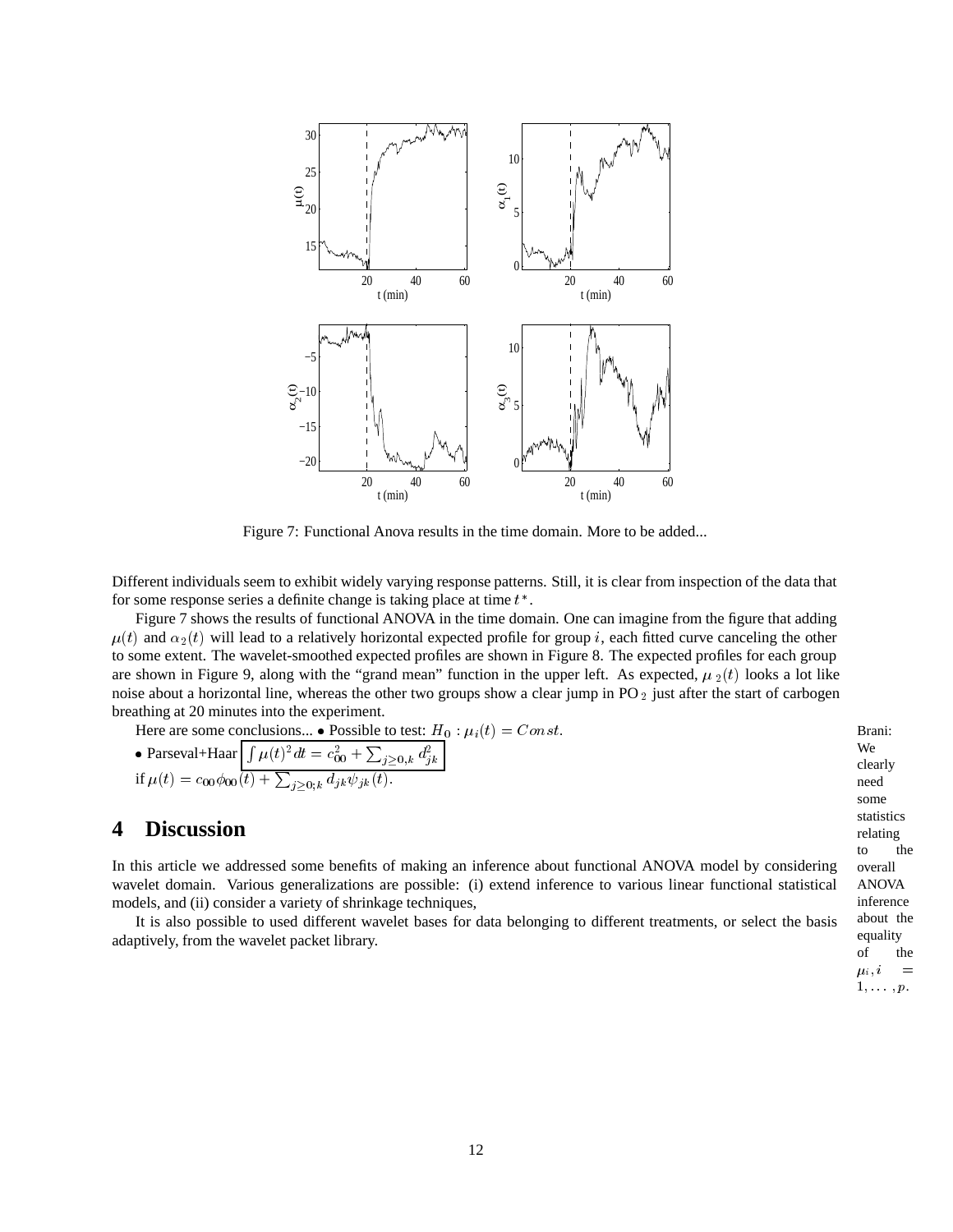

Figure 8: Later.



Figure 9: Later.